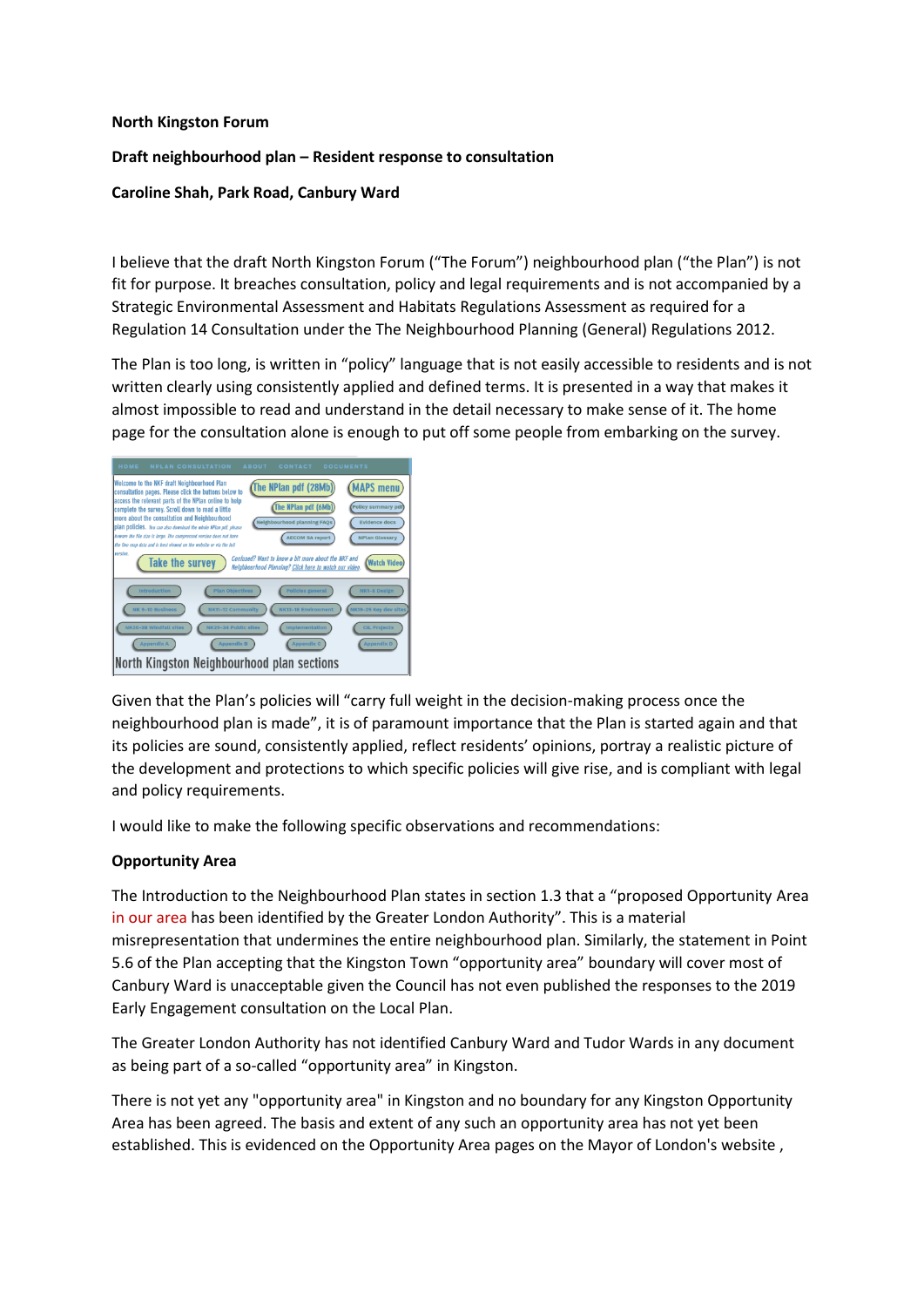where only the 2016 Direction of Travel growth strategy for Kingston appears with the following statement:

*"The Direction of Travel for the Royal Borough of Kingston upon Thames (Kingston DoT) provides supplementary planning advice to the London Plan policies to support the development and intensification of areas within the borough to provide new homes, jobs and investment. The Kingston DoT is a joint statement of intent by the Royal Borough of Kingston upon Thames and the Mayor of London. Its purpose is to provide clarity to residents, developers and landowners on the process being undertaken to produce a growth strategy for Kingston and the associated statutory planning framework."* 

The "process" of defining a local growth strategy for Kingston has stalled. There was a first consultation on a draft Local Plan in 2019, following a challenge of an earlier draft. I have asserted to the council that that consultation was not fit for purpose and breached legal requirements for such a consultation and should be restarted. The responses from residents to that consultation have never been shared with respondents

The Mayor of London's office has clarified in writing that the boundaries of any Opportunity Area in Kingston will only be established when the council does its new Local Plan or through an Opportunity Area Planning Framework or similar document at Borough level. Neither of these processes is currently taking place

Kingston Council has not conducted a Strategic Environmental Assessment, Habitats Regulations Assessment, Equalities Impact Assessment or Health Impact Assessment of the growth strategy laid out in the Direction of Travel or of the housing targets that the council agreed in principle with the Greater London Authority to deliver as part of the new London Plan. No overriding growth strategy for Kingston, including for the area covered by the North Kingston Forum, can be agreed in the absence of such assessments, and the cumulative effect of growth plans can only be assessed by means of such legally-required processes. The lack of SEA, HRA, EqIA and HIA on a growth plan of the magnitude taking place in Kingston breaches legal requirements

## **Misrepresentation of Extent of Growth Required in the Kingston "opportunity area"**

The Forum wrongly states that 9000 homes and 5000 jobs are expected to be delivered around Kingston Town Centre over the next decade.

Firstly, the figures given for Kingston in the London Plan are for the whole Borough and not just for around Kingston Town Centre. Secondly, the figures cover the period 2019 to 2041 and are predicated on improvements in transport accessibility across the Borough.

The statement made by The Forum therefore undermines the Plan and makes it unsound. How can any resident make sense of the policy proposals when overarching statements about plans for growth in Kingston are wrong?

## **Public Transport Accessibility Levels - PTALS**

The Plan misrepresents the density of development that will inevitably occur on sites advocated for development by the Forum by assessing the density that the Forum supports on the basis of Public Transport Accessibility Level density levels that were used in defining appropriate densities in the 2013 Strategic Housing Land Availability Assessment for the 2016 London Plan. PTALs are no longer used in the new London Plan when deciding the density that any planning application can support. The use of PTALs is wrong to indicate density is misleading to the reader. The Forum even states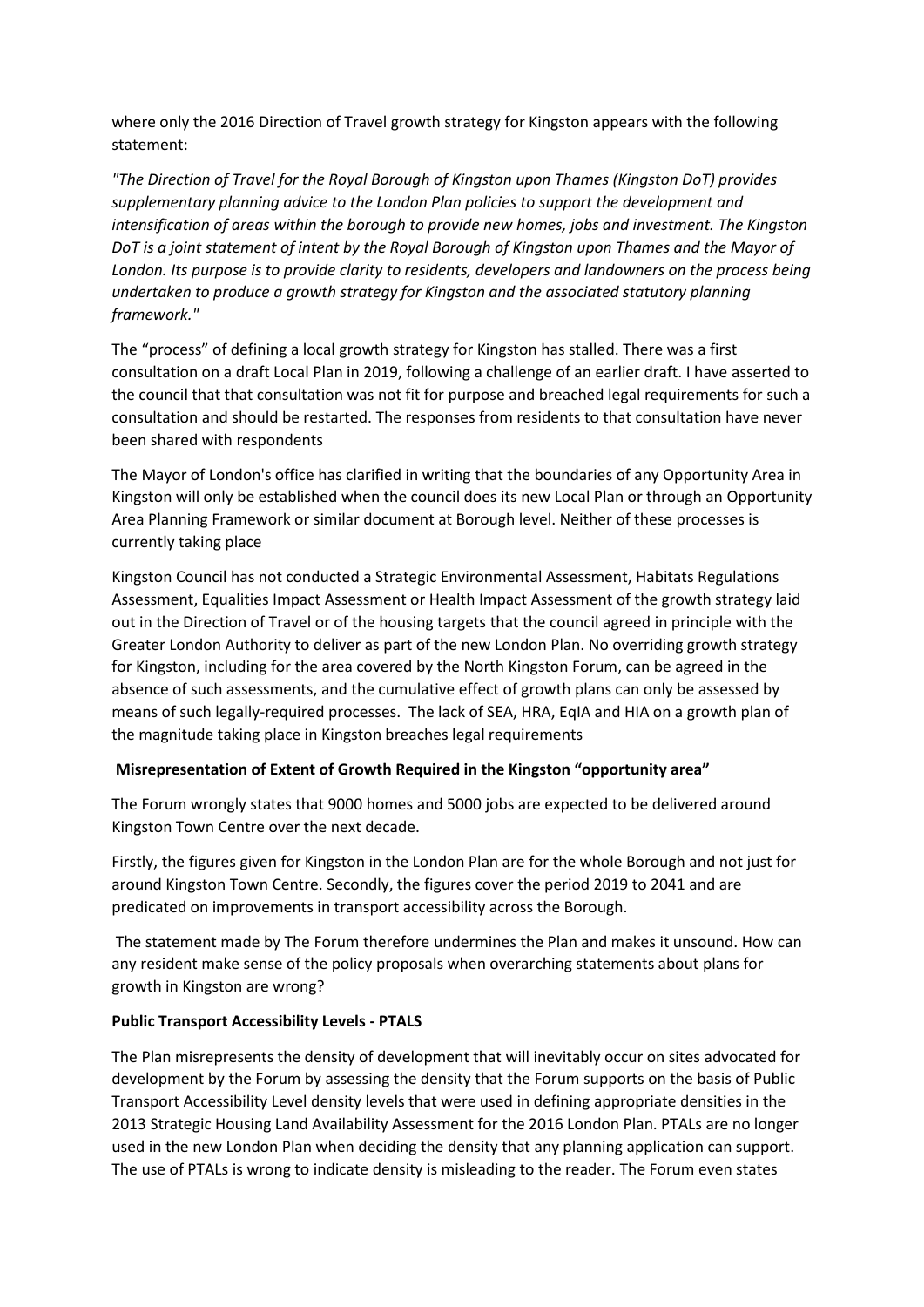when referring to the Sury Basin Site in NK19 "there is nothing to suggest its approach (of using PTALS to decide density of a site)

Densities on any site in the area and to which is not offered specific policy protection by the Forum through its policies , for example any development on the Park Road "Key Corridor" will therefore be significantly higher than those given as approximations in the Plan's policies. This is unjust, inconsistent and unacceptable.

The Forum misrepresents the Sury Basin site's excellent connectivity to public transport, saying it has a PTAL of 4 when the PTAL is the highest possible at 6a. This also undermines the trust that residents can put in the policies proposed by the Forum which are not robust and prevents intelligent and informed response to the consultation.

# **Inconsistency of application of policies across Sites in terms of scale, layout and density**

The Forum has applied its policies in an inconsistent manner across sites to arrive at acceptable locations, forms and scale of development. The assumptions made are therefore misleading and cannot be relied upon by residents to give informed and intelligent comment to the proposals and conclusions reached are unacceptable. The Forum describes North Kingston as a whole in **Policy NK 14 Climate Resilience** as having a "**relatively dense urban character**". Based on 2013 London PTALs and current perceptions of what comprises urban and suburban development, this statement is misplaced and misleading, supporting urban densification in an area that is not suited to it. Urban densification in Canbury and Tudor Wards will have a significant harmful effect on the character and setting of the whole area.

For example, the Intensification Zone advocated in Policy NK1 advocates development of between 6 and 12 storeys on sites within 400 metres from Kingston Town Centre as outlined in the 2016 North Kingston Development Brief. However, the Forum is advocating that development on the very large Sury Basin site in Policy NK19 is only between 3 and 6 storeys high which results in a maximum of 250 homes on the site. Other sites within 400 m of Kingston Town Centre are however earmarked for much higher density development:

| <b>Policy</b> | Location                        | Height          | <b>Number of units</b><br>using OLD lower<br>density<br>assumptions | <b>NKF</b> consider<br>likely to be in<br>"Opportunity<br>Area"? |
|---------------|---------------------------------|-----------------|---------------------------------------------------------------------|------------------------------------------------------------------|
| <b>NK20</b>   | Canbury Place Car Park          | Up to 8 storeys | 300                                                                 | <b>YES</b>                                                       |
| <b>NK21</b>   | <b>Canbury Business Park</b>    | 4 to 8 storeys  | 300                                                                 |                                                                  |
| <b>NK22</b>   | Cowleaze Road                   | Up to 5 storeys | 100 on irregular                                                    |                                                                  |
|               |                                 |                 | site                                                                |                                                                  |
| <b>NK27</b>   | Seven Kings Car Park            | Same height     | 150                                                                 |                                                                  |
| <b>NK30</b>   | Elm Grove                       | Up to 4 storeys | 100                                                                 |                                                                  |
| <b>NK31</b>   | Acre Road                       | Up to 3 Storeys | 50                                                                  |                                                                  |
| <b>NK19</b>   | <b>Sury Basin (Sainsbury's)</b> | 3-6 storeys     | 250                                                                 |                                                                  |

In contrast, the Forum considers it appropriate that a handful of small sites (Policies NK24 and NK25) on Park Road by the roundabout with Kingston Hill, including Clifton Road, Manorgate Road and on Kingston Hill in the Park Road Conservation Area which is a long-established residential area and Conservation Area should be redeveloped at a height of **3 to 5 storeys and in a dense form** which is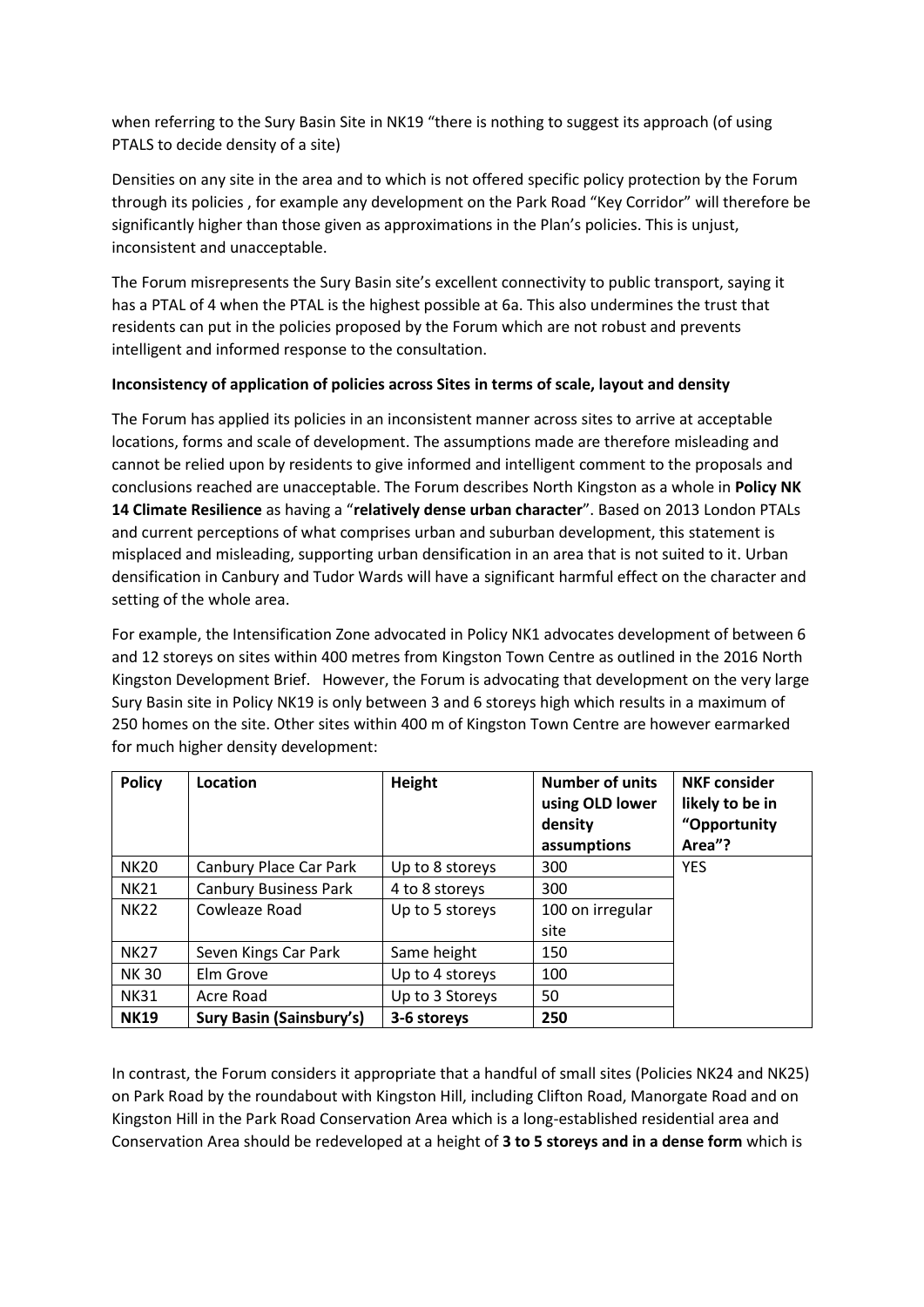completely out of character with the surrounding development, especially Victorian residences, particularly on Clifton Road and Park Road and the Victorian cottages on Burnham Street.

There is NO requirement at all for developments on and near the Park Road Conservation Area "to conserve and enhance the significance of the Park Road Conservation Area and its setting".

However, main policy wording exists to conserve and enhance the significance of the Riverside North Conservation Area and its setting in the redevelopment of Richmond Road Petrol Station in Policy NK28 and Canbury Court Garages in Policy NK32. This inconsistency of protection offered to different sites in different locations with similar characteristics as Conservation Areas is unacceptable and I believe the Plan is flawed on this basis. It also results in vastly increased development densities on the sites on and near the Park Road Conservation Area compared with those near the Riverside North Conservation Area:

| <b>Policy</b> | Location                                          | No of Units and<br><b>Height (using</b><br><b>OLD lower PTAL</b><br>assumptions) | <b>Protection offered by</b><br>NKF?                                                                                                                              | <b>NKF consider likely</b><br>to be in "opportunity<br>area"?                   |
|---------------|---------------------------------------------------|----------------------------------------------------------------------------------|-------------------------------------------------------------------------------------------------------------------------------------------------------------------|---------------------------------------------------------------------------------|
|               | On or near the Park Road Conservation Area        |                                                                                  |                                                                                                                                                                   |                                                                                 |
| <b>NK24</b>   | Park Road<br>Roundabout                           | $100 - up to 5$<br>storeys                                                       | No, despite being<br><b>Conservation Area</b>                                                                                                                     | <b>YES</b>                                                                      |
| <b>NK25</b>   | Manorgate Road                                    | $200 - up to 4$<br>storeys                                                       | No, but established<br>Victorian<br>neighbourhood                                                                                                                 | <b>YES</b>                                                                      |
|               | <b>Near the Riverside North Conservation Area</b> |                                                                                  |                                                                                                                                                                   |                                                                                 |
| <b>NK28</b>   | Richmond Road<br><b>Petrol Station</b>            | $30 - Up to 3$<br>storeys on<br><b>Richmond Road</b>                             | YES - "Redevelopment<br>will be expected to<br>conserve and enhance<br>the significance of the<br><b>Riverside North</b><br>Conservation Area and<br>its setting" | <b>YES</b>                                                                      |
| <b>NK32</b>   | Canbury Court<br>Garages                          | 10                                                                               | $YES - As$ in NK28                                                                                                                                                | $NO - but$ are within<br>800 metres of<br><b>Kingston Town</b><br><b>Centre</b> |

**Point 5.68 of Policy NK13 – Climate Change Mitigation** states that, outside of Conservation Areas for which there is an appraisal defining its character, the applicant may define the "character area" in which the planning application is coming forward is based. This is not acceptable. The character area of an area needs to be defined by local people in conjunction with an independent design panel and conservation specialists such as people from the Kingston Society, not by a developer whose interest it is to push through whatever development he can.

The likelihood of inappropriate density occurring on sites that are not specified in the Forum Plan and not offered specific protection by its policies is increased further in **Policy NK13 – Climate Change Mitigation** where the Forum states that development with different forms of "plot size, plot coverage and layout that are different to those of the character area within the proposed location…will be supported" as long as they will not have a "significant" harmful effect on the character area.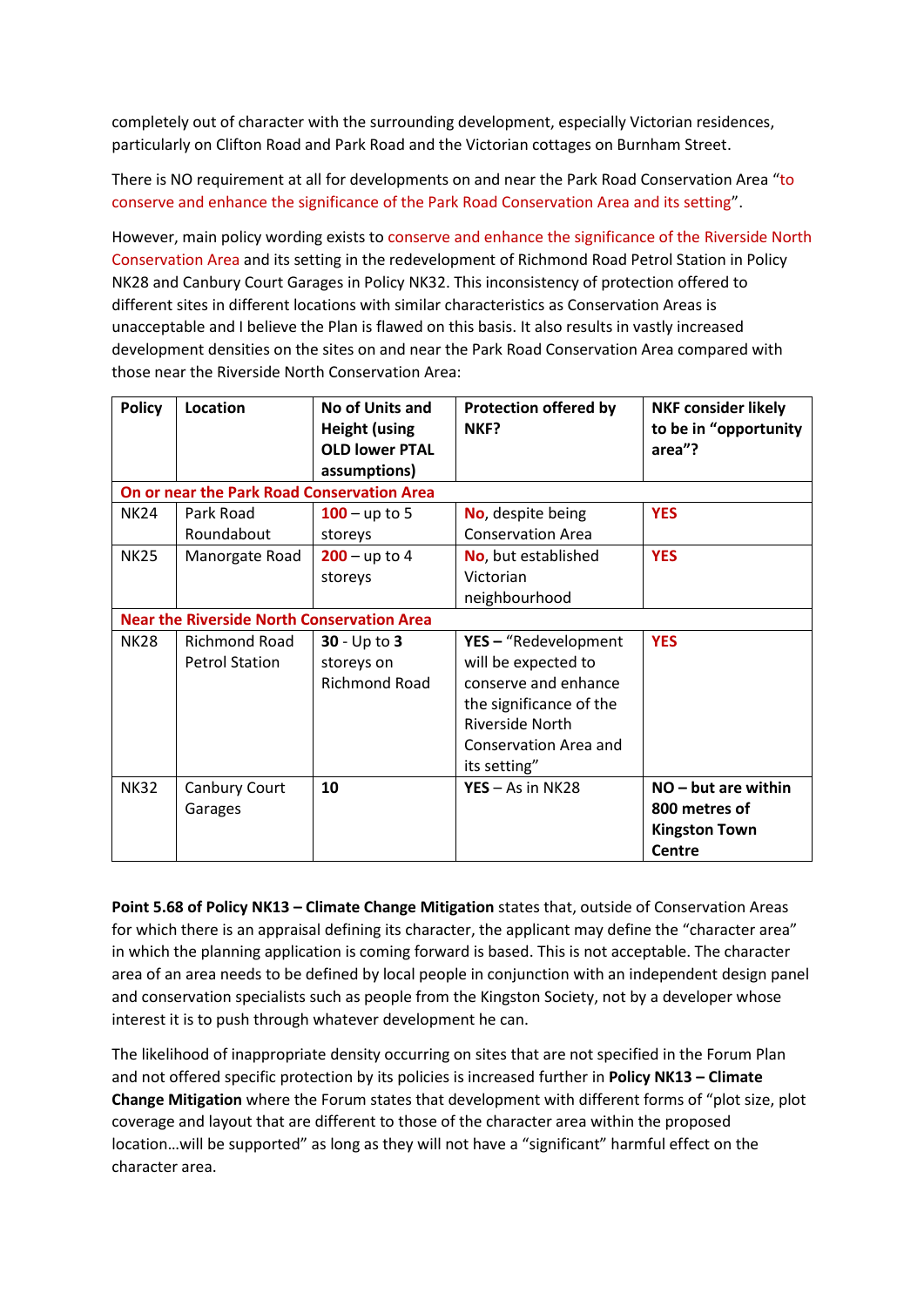# **Scout hut and grounds should not be put forward as a Windfall Site**

It is completely inappropriate that the Forum should suggest a policy whereby a community asset as valuable as the Scout should be considered a Windfall Site for development of housing. This is not an asset in "leisure" use but a vital community asset. It is hard to see how the scout hut on its own could provide enough land for 15 new homes, yet policy NK16 claims that the grounds of the Scout Hut will be proposed for protection as Local Green Space. This does not make sense.

There is a huge lack of community facilities for young people and other residents in North Kingston and this site should be protected in its entirety. The Scout Hut and grounds should also be protected under Policy NK11 Community Facilities which state that the loss of a community facility will be resisted unless authoritative evidence that demonstrates that the present use is no onger needed and the

# **Heritage buildings due protection**

No mention is made of the Sopwith Aviation Factory and Hawker building on Canbury Park Road and the need for these listed buildings to be protected from development around them. This should be explicit in Forum policies for all development on sites near Kingston Town Centre, alongside the Gala Bingo Hall and any other assets with a Listing from Historic England

# **Concentration of school provision on a single site will cause significant harm to existing communities on Dinton, Bockhampton, Wyndham, Kings and Park Roads**

The Forum supports in **Policy NK33 – St Luke's Primary School** the possible relocation of St Luke's school to another site and the conversion of the existing site to housing. Similarly, the Forum supports the conversion of some of The Keep in **Policy 29 – The Keep** as extensions to St Agatha's and Latchmere Schools (and maybe as the location for a relocated St Luke's School. These policies are so sketchy that they leave a real risk of immeasurable harm to communities around the area. The narrow roads and lack of parking as well as poor public transport in the area mean that congestion will increase to an unacceptable level if all primary schools in the area are concentrated on a single site.

## **The basis of designating Park Road as a "Key Corridor" is flawed and it should be removed**

I believe that the basis on which Park Road has been defined as a "Key Corridor" is completely flawed as no weight has been given to the significance of the character of the area and its setting, its Conservation Area and adjoining Liverpool Road Conservation Area, as well as its Local Areas of Special Character, and its significant role in bringing people together from across the community in a suburban and relaxed setting. In addition, the Forum advocates that development should take the form of "*medium rise blocks or larger buildings with continuous street frontage*". This is completely out of character for the area and would cause significant damage to the Conservation Area and its setting.

Point 5.18 of the Plan states that there are "*a number of potential opportunity sites for redevelopment*" on Park Road but none are put forward in Policies NK19 forward on Key Development Sites and therefore the basis of designating Park Road as a Key Corridor is unjustified and unsound.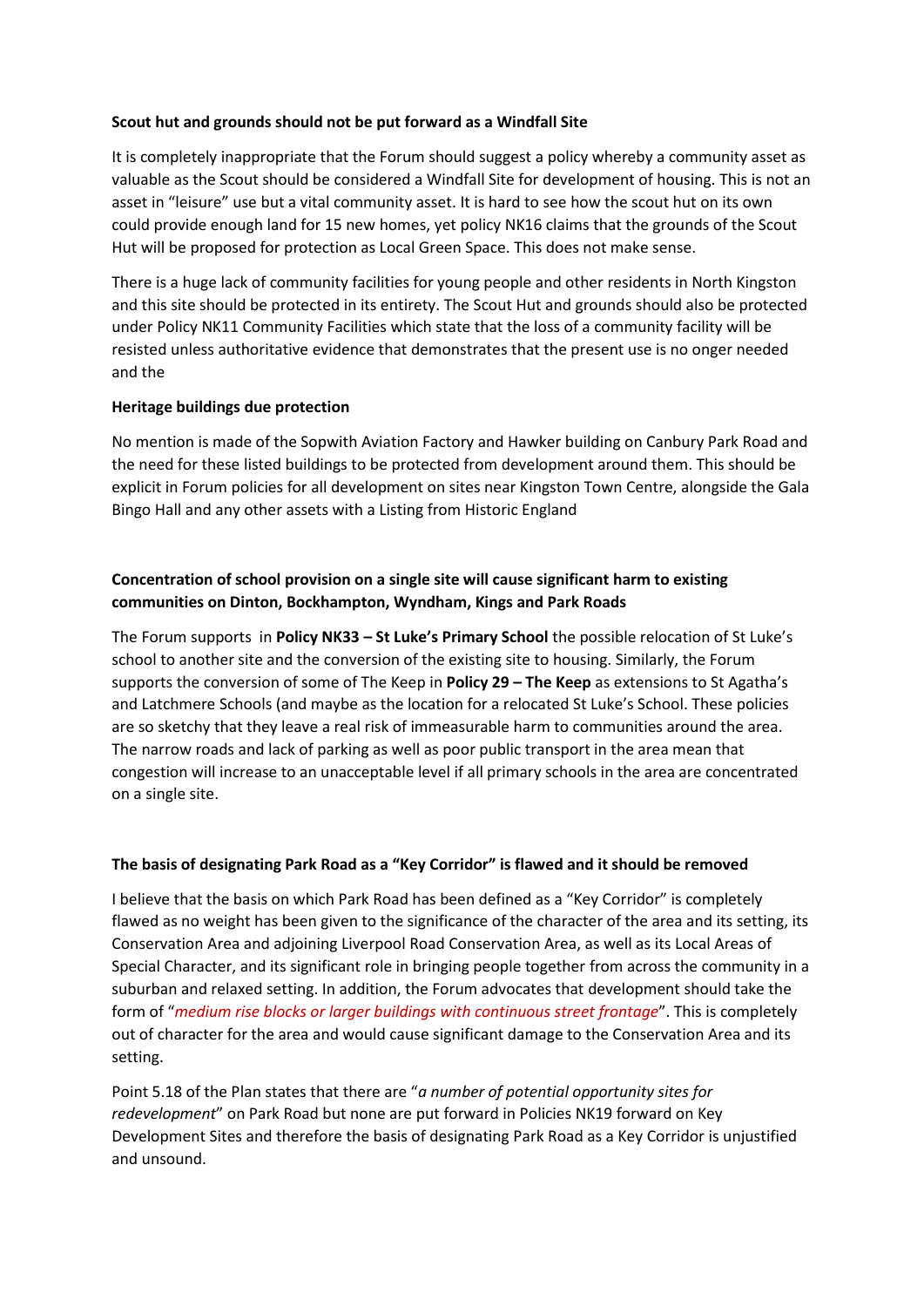I do not support policies that are put forward with no detail of what is expected from them and no protection for existing communities and neighbourhoods other than a generic "maintain essential character and be in scale with surroundings" and similar weak protection in the form of design standards. Sury Basin for some reason is offered much stronger and specific protection. This is wrong.

The statement in **Point 5.16 of the Plan** that the "existing character" of Park Road is "less well defined" than that at Richmond Road is unsubstantiated and highlights the unsoundness of the policies of the Plan.

The proposal in **Policy NK 12- Access and Movement** that only "*smaller local roads*" should be enhanced and made in to an area with "safe and attractive" places for all ages and in which "*residents and visitors drive through with care and respect*" is highly discriminatory and must be amended to cover all roads in Kingston. Tudor Drive has already had measure implemented to slow down traffic and make it pedestrian friendly. It is time the same was done the length of Park Road and to all other roads in the area.

#### Park Road should be removed as a key corridor from the Plan.

The advocated density of development on Park Road by the Forum at 300 habitable rooms per hectare is unacceptably high. If the Forum considers the 2016 now out of date London Plan PTAL chart, it will see that a predominantly Victorian suburban neighbourhood with a PTAL rating outside of the Conservation Area on the roundabout of between 1b and 3 and such as exists on Park Road used to be expected to develop at densities of a **maximum of 95 units per hectare.** I do not believe that an uplift of over three times can be justified by the new London Plan policies in this location and I oppose the policies for development density along Park Road

| <b>Setting</b>      | <b>Public Transport Accessibility Level (PTAL)</b> |               |                |  |  |
|---------------------|----------------------------------------------------|---------------|----------------|--|--|
|                     | $0$ to $1$                                         | $2$ to $3$    | 4 to 6         |  |  |
| Suburban            | 150-200 hr/ha                                      | 150-250 hr/ha | 200-350 hr/ha  |  |  |
| 3.8-4.6 hr/unit     | 35-55 u/ha                                         | 35-65 u/ha    | 45-90 u/ha     |  |  |
| 3.1-3.7 hr/unit     | 40-65 u/ha                                         | 40-80 u/ha    | 55-115 u/ha    |  |  |
| 2.7-3.0 hr/unit     | 50-75 u/ha                                         | 50-95 u/ha    | 70-130 u/ha    |  |  |
| Urban               | 150-250 hr/ha                                      | 200-450 hr/ha | 200-700 hr/ha  |  |  |
| 3.8-4.6 hr/unit     | 35-65 u/ha                                         | 45-120 u/ha   | 45-185 u/ha    |  |  |
| $3.1 - 3.7$ hr/unit | 40-80 u/ha                                         | 55-145 u/ha   | 55-225 u/ha    |  |  |
| $2.7 - 3.0$ hr/unit | 50-95 u/ha                                         | 70-170 u/ha   | 70-260 u/ha    |  |  |
| Central             | 150-300 hr/ha                                      | 300-650 hr/ha | 650-1100 hr/ha |  |  |
| 3.8-4.6 hr/unit     | 35-80 u/ha                                         | 65-170 u/ha   | 140-290 u/ha   |  |  |
| $3.1 - 3.7$ hr/unit | 40-100 u/ha                                        | 80-210 u/ha   | 175-355 u/ha   |  |  |
| 2.7-3.0 hr/unit     | 50-110 u/hr                                        | 100-240 u/ha  | 215-405 u/ha   |  |  |

#### Notes to Table 3.2

Notes to solve J...<br>Appropriate density ranges are related to setting in terms of location, existing building form and<br>massing, and the index of public transport accessibility (PTAL). The settings can be defined as:

- central areas with very dense development, a mix of different uses, large building footprints<br>and typically buildings of four to six storeys, located within 800 metres walking distance of an International, Metropolitan or Major town centre.
- · urban areas with predominantly dense development such as, for example, terraced houses,<br>mansion blocks, a mix of different uses, medium building footprints and typically buildings of two to four storeys, located within 800 metres walking distance of a District centre or, along main arterial routes

· suburban - areas with predominantly lower density development such as, for example, detached and semi-detached houses, predominantly residential, small building footprints and typically buildings of two to three storeys.

**The Forum needs to reconsider its list of proposed locally listed buildings and other protections offered**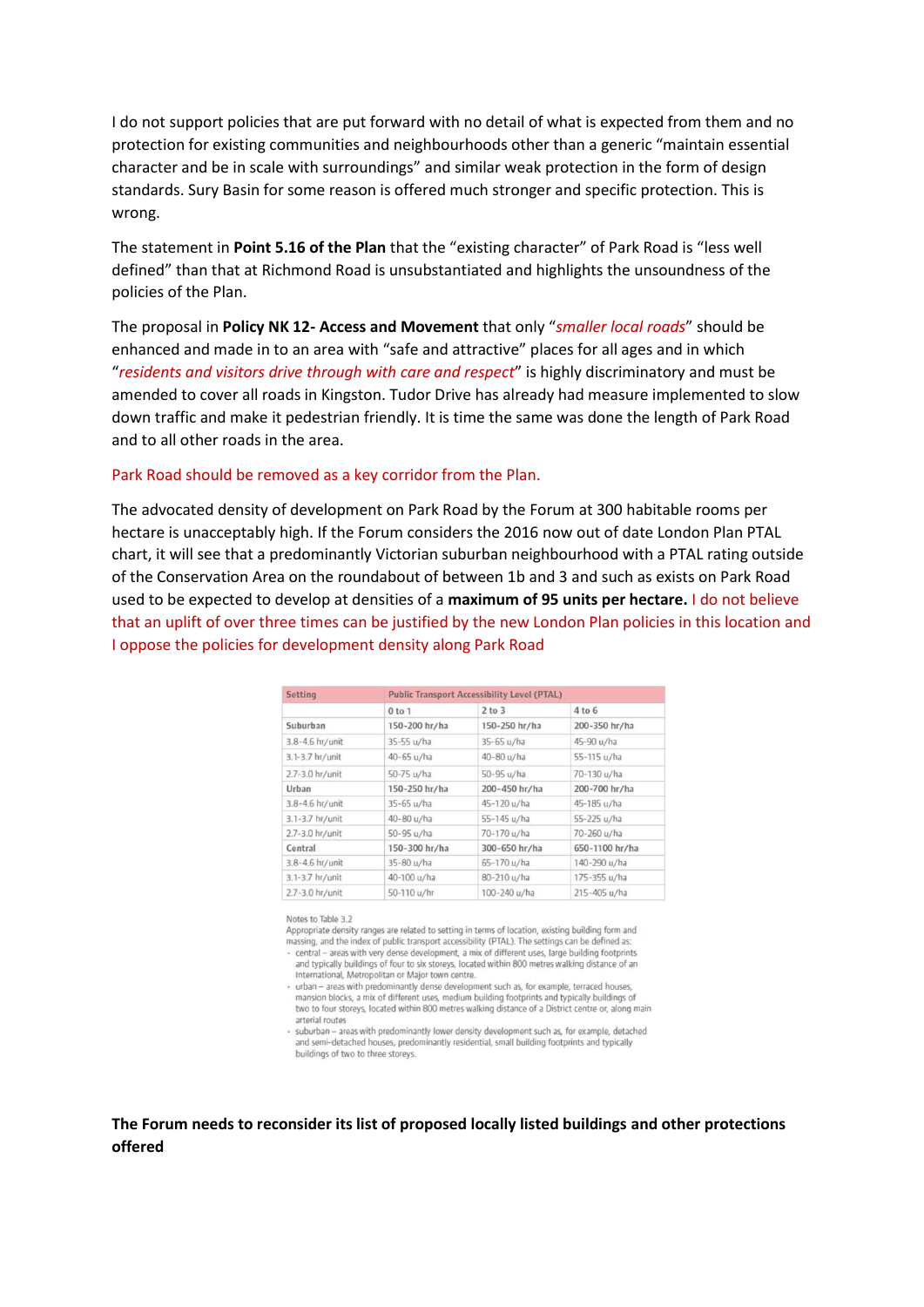I do not agree with the proposal to locally list the Cardinal Pub or the Tudor Drive shopping Parade. These are not attractive buildings and do not merit listing. They could better be redeveloped for more meaningful and expanded community use as the local population expands. I believe that the Tudor Drive Hall and Library could also be meaningfully expanded for better community use and with no adverse impact on the surrounding neighbourhood, given their location and the fact that they are currently single storey buildings in open locations.

I believe that the following assets should be included for local listing and protection:

- The Scout Hut and grounds
- The Sheltered housing development and associated land at 79 to 99 Park Road, which is a fine example of a rare architectural style and provides much-needed housing for people in need
- Park Road shopping parade both within the Conservation Area and up to the Sheltered Housing development as core local shops to the Park Road community. This should be protected also as part of Policy NK9 Local Shopping Parades. Policy NK9 should provide automatic protection to shopping parades in Conservation Areas
- Barnfield Stables, The old Youth Centre and the adjoining Recreation Ground which provide much needed community facilities for the local community

# **Insufficient and lack of meaningful consultation, especially with residents who will be adversely affected by the proposals**

I understand that few people have attended North Kingston Forum meetings where arbitrary decisions have been made to include and exclude sites that the Forum will support for development or protection, and similarly arbitrary decisions have been made on the type and scale and density of development that the Forum supports on each site.

Policies have been compiled without meaningful input from the communities who will be affected by them. It is evident that no methodology has been consistently applied in deciding the policies in their plan. The policies are arbitrary and based on the opinions of a handful of people with no evidence to support them

**Clause 5.101 of Policies NK19 to 25** states that the site specific policies are considered to be "appropriate development capacities" that have resulted from "a meaningful engagement and collaboration with the local community and other stakeholders". No changes have been made to the proposals even though I attended **the NKF AGM in 2021** and made substantial comments on the Plan. I was told that a recording and transcript of the meeting would be released but it has not. Some of my comments have been paraphrased by the Forum Committee but it is not possible for the wider community to know exactly what I said at the meeting and to hear the lack of response that I received to my comments

## **Lack of Strategic Environmental Assessment**

This consultation has not been accompanied by a Strategic Environmental Assessment which is a requirement for a Regulation 14 consultation. This precludes me from giving an informed and intelligent response on the environmental impact of the proposed policies. I believe that the consultation is flawed on this basis.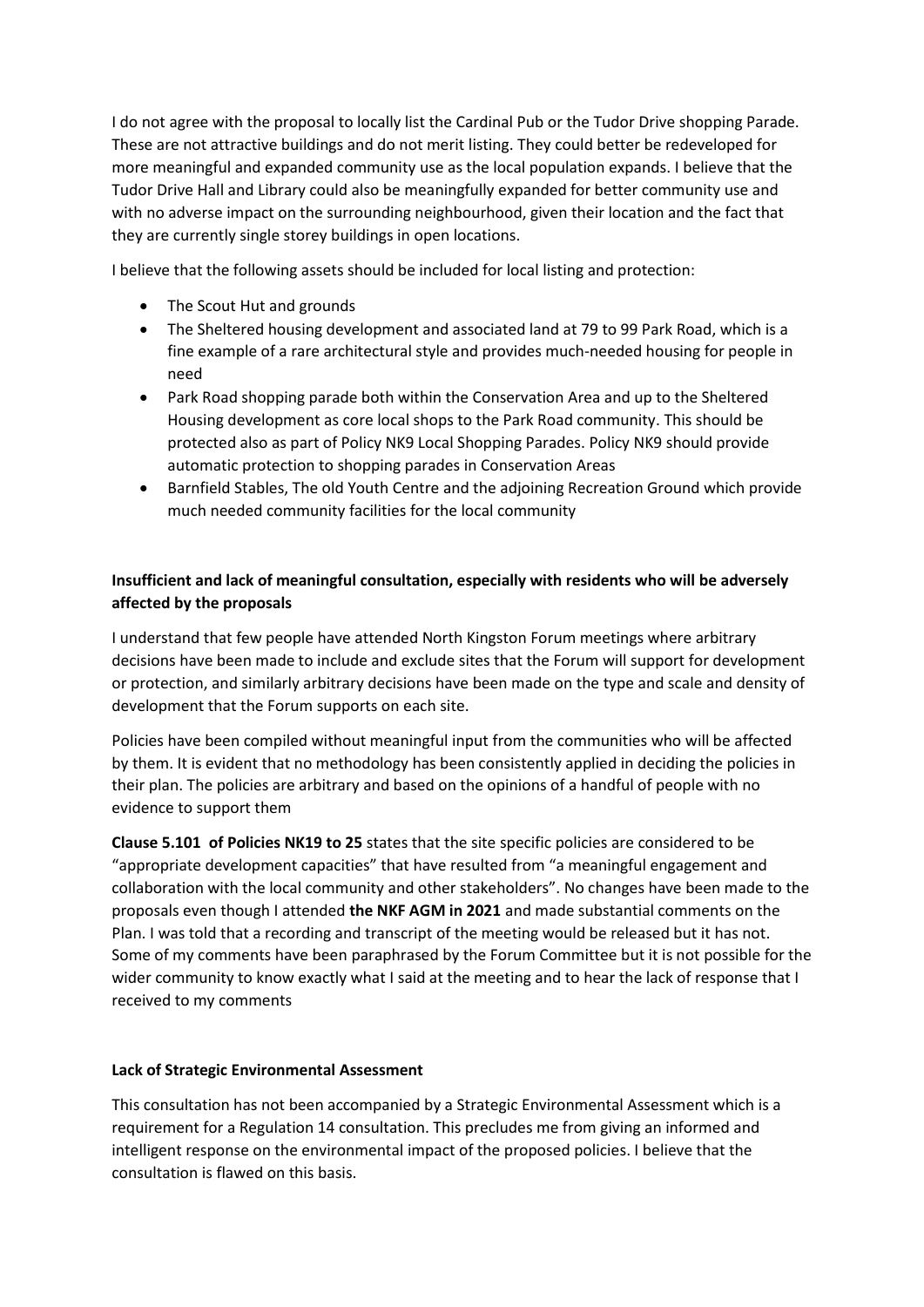# **Lack of basis for designating the Co-op's location as a "Neighbourhood Heart". Park Road and Tudor Drive would be more appropriately given such a status**

An arbitrary decision has been made in **Policy NK – 15: Green Infrastructure** to call the Co-op location the "Neighbourhood Heart". I strongly disagree with this statement. This is the location of a shop. The term "Neighbourhood Heart" is not defined.

It would be much more appropriate for Park Road and Tudor Drive to be jointly called the Neighbourhood Heart and to be protected as such, given that these roads join Canbury with Tudor Wards and Richmond with Kingston.

Park Road has some of the oldest villas in Kingston on it which are part of a Local Area of Special Character, has a scout hut and grounds that have been here for nearly 100 years, local shops, Dinton Fields, a nursery and primary school, a Conservation Area, runs along the side of the Liverpool Road Conservation Area and is minutes away from St Paul's Church, St Agatha's Church and St Luke's Church. Porter's shop is also still run by the same gentleman who as a young boy used to cross Richmond Park in a horse and cart to collect fruit and vegetables before going to school every morning. The Forum wishes to offer extended protection to Tudor Ward and the shopping parade and pub on Tudor Drive and yet does not recognise Tudor Drive as existing in the heart of the area and does not recognise that the road is an extension of the much older Park Road, the extension of which enabled the Tudor Estate to exist.

There is a fundamental inconsistency in the Forum's desire to protect Tudor Ward from development, whilst making Park Road, the longer established community which contains many of the neighbourhood's community assets into a dense, out-of-character regeneration area. I oppose all the policies that promote the protection of Tudor Ward whilst advocating the redevelopment of the Park Road of Canbury Ward for arbitrary reasons.

## **Lack of policies to upgrade existing Local Areas of Special Character to Conservation Areas**

Policies should be put forward as part of NK7 – Conservation Areas and Local Areas of Special Character, to offer residents an upgrade Existing Local Areas of Special Character to Conservation Areas. This is a major oversight in a plan that is meant to offer protection to the area.

# **Statements of Knowledge and Authority that are not substantiated in the Plan put before residents**

The Forum asserts that it is well-placed to "**identify the potential opportunities for change and for ensuring growth and development is inclusive**". I do not agree with this statement as the policies advocated seem discriminatory and exclusive.

I object to the statements made in Paragraphs 5.98 and 5.99 of the Introduction to policies for Specific Sites NK 19 to NK25. My objection is supported by the misrepresentations, lack of consistent approach to applying policy and arbitrary recommendations made throughout the Plan: